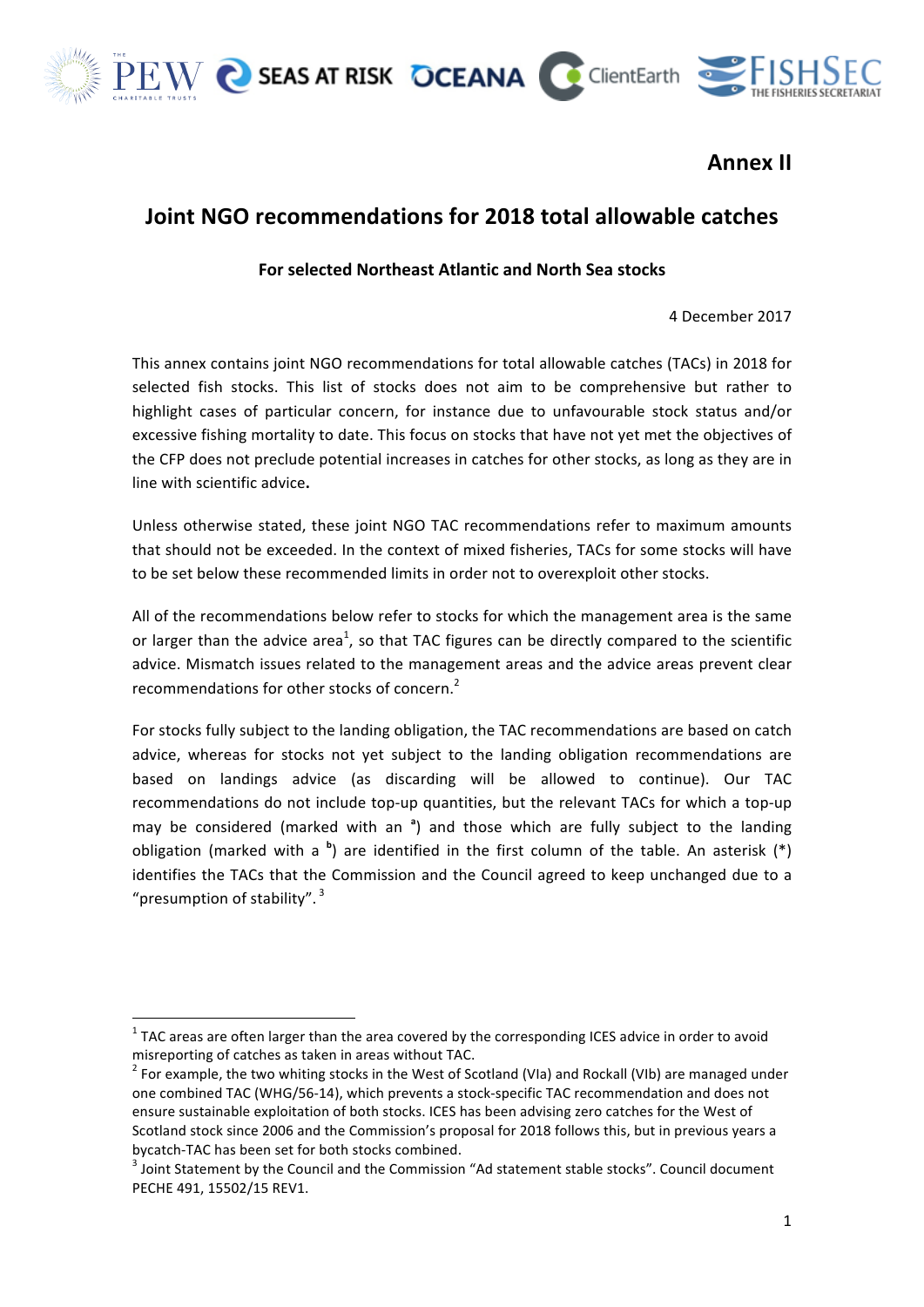

| Species, fishing<br>area and TAC<br>code | <b>Advice basis and stock</b><br>status/trends | <b>2018 ICES</b><br>advice in<br>tonnes | <b>2017 TAC</b><br>excluding<br>top-up in<br>tonnes<br>(+ top-up in<br>tonnes $4$ ) | 2018 EC proposal<br>excluding top-up<br>in tonnes <sup>5</sup><br>(% change vs.<br><b>2017 TAC</b><br>excluding top-up) | <b>2018 NGO</b><br>recommendation<br>excluding top-up<br>in tonnes<br>(% change vs.<br><b>2017 TAC</b><br>excluding top-up) | <b>Technical observations</b>                             |
|------------------------------------------|------------------------------------------------|-----------------------------------------|-------------------------------------------------------------------------------------|-------------------------------------------------------------------------------------------------------------------------|-----------------------------------------------------------------------------------------------------------------------------|-----------------------------------------------------------|
| <sup>a</sup> Cod in Kattegat             | Advice basis:                                  | Catch: 772                              | 525                                                                                 | 525                                                                                                                     | 254                                                                                                                         | Recruitment in 2016 was lowest in                         |
| (COD/03AS)                               | Precautionary Approach<br>Stock status/trends: | Landings:<br>254                        | (no top-up<br>specified)                                                            |                                                                                                                         |                                                                                                                             | the time-series. Stock size<br>increasing since 2009; now |
|                                          | No reference points                            |                                         |                                                                                     |                                                                                                                         |                                                                                                                             | decreasing again. Very high levels                        |
|                                          | F increasing<br>$\overline{\phantom{a}}$       |                                         |                                                                                     |                                                                                                                         |                                                                                                                             | of discarding (67%). Possible                             |
|                                          | SSB decreasing                                 |                                         |                                                                                     |                                                                                                                         |                                                                                                                             | mixing with North Sea cod.                                |
| Cod in VIa, EU &                         | Advice basis:                                  | Catch: 0                                | $\mathbf{0}$                                                                        | $0(0\%)$                                                                                                                | $0(0\%)$                                                                                                                    | Recruitment has been low since                            |
| int. waters Vb (E)                       | MSY approach                                   | Landings: 0                             |                                                                                     |                                                                                                                         |                                                                                                                             | 2001.                                                     |
| (COD/5BE6A)                              | Stock status/trends:                           |                                         |                                                                                     |                                                                                                                         |                                                                                                                             |                                                           |
|                                          | $F > F_{\text{lim}}$                           |                                         |                                                                                     |                                                                                                                         |                                                                                                                             |                                                           |
| *Cod in VIb, EU &                        | $SSB < B_{\text{lim}}$<br>Advice basis:        | Catch: 14                               | 74                                                                                  | 74 (0%)                                                                                                                 | 14 (-81%)                                                                                                                   |                                                           |
| int. waters Vb (W)                       | Precautionary Approach                         | Landings: No                            |                                                                                     |                                                                                                                         |                                                                                                                             |                                                           |
| (COD/5W6-14)                             | Stock status/trends:                           | advice                                  |                                                                                     |                                                                                                                         |                                                                                                                             |                                                           |
|                                          | No reference points                            |                                         |                                                                                     |                                                                                                                         |                                                                                                                             |                                                           |
|                                          | F trend unknown                                |                                         |                                                                                     |                                                                                                                         |                                                                                                                             |                                                           |
|                                          | SSB trend unknown                              |                                         |                                                                                     |                                                                                                                         |                                                                                                                             |                                                           |

<u> 1989 - Johann Stein, marwolaethau a bh</u>

 $^4$  All top-up information is based on a European Commission response (30/01/2017) to an access to information request regarding 2017 fishing opportunities in the Atlantic and North Sea - documentation on the calculation of top-ups, submitted by Seas at Risk on 23<sup>rd</sup> Nov 2016. Ref Ares(2017)499998 – Annexe 3 (Summary of pre and post topup TACs).

 $5$  Figures based in original proposal COM (2017) 645, Proposal for a Council Regulation fixing for 2018 the fishing opportunities for certain fish stocks and groups of fish stocks, applicable in Union waters and, for Union fishing vessels, in certain non-Union waters. Articles, Annex I, Annex II-VIII. For certain stocks, no proposal has been published – these are marked in the Commission proposal as *pm (pro memoria).*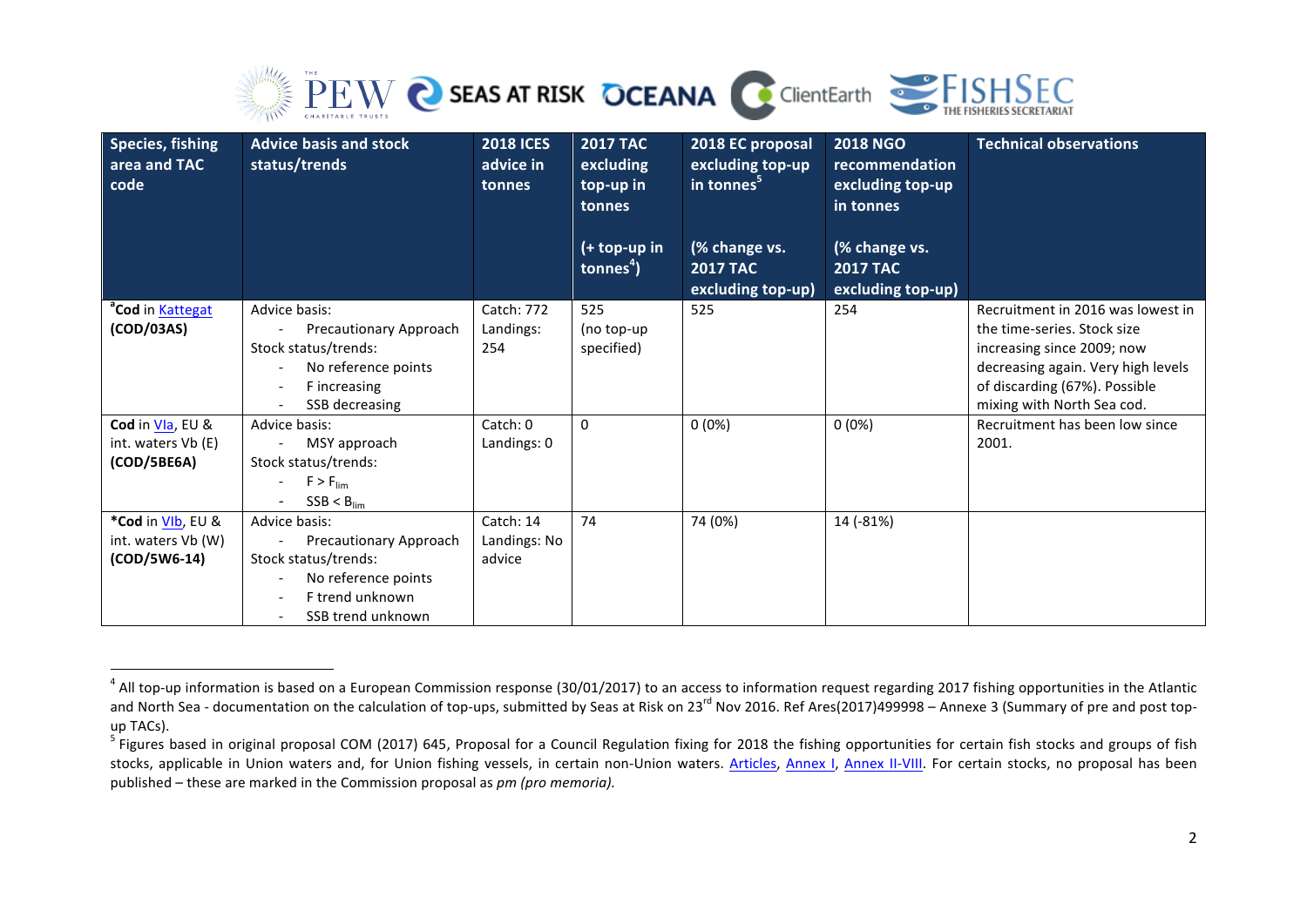

| Species, fishing<br>area and TAC<br>code                         | <b>Advice basis and stock</b><br>status/trends                                                                         | <b>2018 ICES</b><br>advice in<br>tonnes | <b>2017 TAC</b><br>excluding<br>top-up in<br>tonnes<br>$(+ top-up in$<br>tonnes <sup>4</sup> ) | 2018 EC proposal<br>excluding top-up<br>in tonnes <sup>5</sup><br>(% change vs.<br><b>2017 TAC</b><br>excluding top-up) | <b>2018 NGO</b><br>recommendation<br>excluding top-up<br>in tonnes<br>(% change vs.<br><b>2017 TAC</b><br>excluding top-up) | <b>Technical observations</b>                                                                                                                                             |
|------------------------------------------------------------------|------------------------------------------------------------------------------------------------------------------------|-----------------------------------------|------------------------------------------------------------------------------------------------|-------------------------------------------------------------------------------------------------------------------------|-----------------------------------------------------------------------------------------------------------------------------|---------------------------------------------------------------------------------------------------------------------------------------------------------------------------|
| Cod in VIIe-k, VIIbc,<br>VIII-X, CECAF<br>34.1.1<br>(COD/7XAD34) | Advice basis:<br>MSY approach<br>Stock status/trends:<br>$F_{PA}$ > F > $F_{MSY}$<br>$SSB < B_{\text{lim}}$            | Catch: 3428<br>Landings:<br>3076        | 2830                                                                                           | pm                                                                                                                      | 3076 (+9%)                                                                                                                  | Recruitment is below average and<br>has been highly variable over time.                                                                                                   |
| Haddock in VIIb-k,<br>VIII, IX, X, CECAF<br>(HAD/7X7A34)         | Advice basis:<br>MSY approach<br>Stock status/trends:<br>$F_{PA}$ > F > $F_{MSY}$<br>$SSB > MSY B_{trigger}$           | Catch: 8358<br>Landings:<br>5911        | 7751                                                                                           | pm                                                                                                                      | 5911 (-24%)                                                                                                                 | Recruitment is below average. In<br>recent years, actual catches have<br>significantly exceeded ICES catch<br>advice.                                                     |
| <sup>a</sup> Hake in VIIIc, IXa<br>(HKE/8C3411)                  | Advice basis:<br>MSY approach<br>Stock status/trends:<br>$F_{PA}$ > F > $F_{MSY}$<br>$SSB > MSY B_{trigger}$<br>$\sim$ | Catch: 8561<br>Landings:<br>7366        | 9776<br>$(+ 744t)$                                                                             | 7366 (-25%)                                                                                                             | 7366 (-25%)                                                                                                                 | Recruitment is close to the<br>historical average. In the last<br>couple of years, actual catches<br>exceeded the agreed TAC, which<br>in-turn exceeded the catch advice. |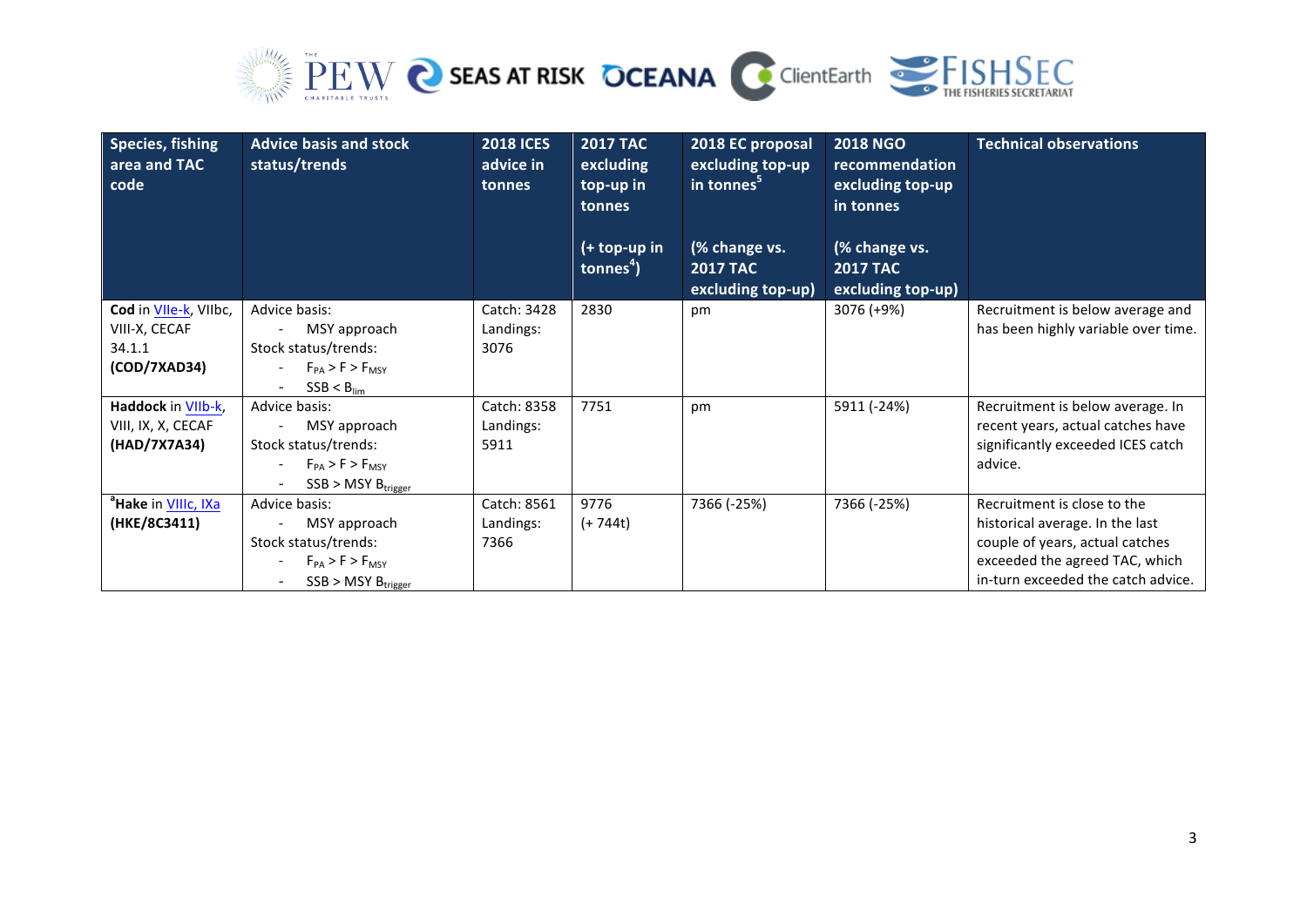

| Species, fishing<br>area and TAC<br>code      | <b>Advice basis and stock</b><br>status/trends | <b>2018 ICES</b><br>advice in<br>tonnes | <b>2017 TAC</b><br>excluding<br>top-up in<br>tonnes | 2018 EC proposal<br>excluding top-up<br>in tonnes <sup>5</sup> | <b>2018 NGO</b><br>recommendation<br>excluding top-up<br>in tonnes | <b>Technical observations</b>                                         |
|-----------------------------------------------|------------------------------------------------|-----------------------------------------|-----------------------------------------------------|----------------------------------------------------------------|--------------------------------------------------------------------|-----------------------------------------------------------------------|
|                                               |                                                |                                         | (+ top-up in                                        | (% change vs.                                                  | (% change vs.                                                      |                                                                       |
|                                               |                                                |                                         | tonnes $4$ )                                        | <b>2017 TAC</b>                                                | <b>2017 TAC</b>                                                    |                                                                       |
|                                               |                                                |                                         |                                                     | excluding top-up)                                              | excluding top-up)                                                  |                                                                       |
| <sup>b</sup> Herring in Vla<br>North & South, | Advice basis:<br>MSY approach                  | Catch: 0<br>Landings: 0                 | $1630 + 4170$<br>$= 5800$                           | $1630 + 4170$<br>5800 (0%)                                     | $0$ ( $-100\%$ )                                                   | Recruitment since 2013 has been<br>at an all-time low. A roll-over of |
| <b>VIIbc</b>                                  | Stock status/trends:                           |                                         |                                                     |                                                                | In line with ICES                                                  | the '2017 monitoring TAC' is                                          |
| (HER/6AS7BC &                                 | $F < F_{MSY}$                                  |                                         |                                                     |                                                                | response to the EU                                                 | expected to further reduce the                                        |
| HER/5B6ANB)                                   | $SSB < B_{\text{lim}}$                         |                                         |                                                     |                                                                | request to evaluate                                                | SSB. No catch options predicted to                                    |
|                                               |                                                |                                         |                                                     |                                                                | the proposed                                                       | result in SSB > Blim by 2018. The                                     |
|                                               |                                                |                                         |                                                     |                                                                | recovery plan, any                                                 | TAC of 5800 t set for monitoring                                      |
|                                               |                                                |                                         |                                                     |                                                                | monitoring TAC                                                     | purposes in 2016 and 2017                                             |
|                                               |                                                |                                         |                                                     |                                                                | should be reduced                                                  | exceeded ICES advice for a                                            |
|                                               |                                                |                                         |                                                     |                                                                | to match the                                                       | scientific monitoring fishery (4840)                                  |
|                                               |                                                |                                         |                                                     |                                                                | maximum F                                                          | t) by 20%, and estimated catches                                      |
|                                               |                                                |                                         |                                                     |                                                                | following from the<br><b>ICES MSY rule.</b>                        | by ICES for 2016 (6937 t) exceeded<br>this TAC by an additional 20%.  |
| <sup>b</sup> Herring in VIIa,                 | Advice basis:                                  | Catch: 5445                             | 14467                                               | 5445 (-62%)                                                    | 5445 (-62%)                                                        | Recruitment has been below                                            |
| VIIg-h, VIIj-k                                | MSY approach                                   | Landings: No                            |                                                     |                                                                |                                                                    | average since 2013.                                                   |
| (HER/7G-K.)                                   | Stock status/trends:                           | advice                                  |                                                     |                                                                |                                                                    |                                                                       |
|                                               | $F_{\text{lim}}$ > F > $F_{\text{PA}}$         |                                         |                                                     |                                                                |                                                                    |                                                                       |
|                                               | MSY $B_{trigger}$ & $B_{PA}$ > SSB >           |                                         |                                                     |                                                                |                                                                    |                                                                       |
|                                               | $B_{\text{lim}}$                               |                                         |                                                     |                                                                |                                                                    |                                                                       |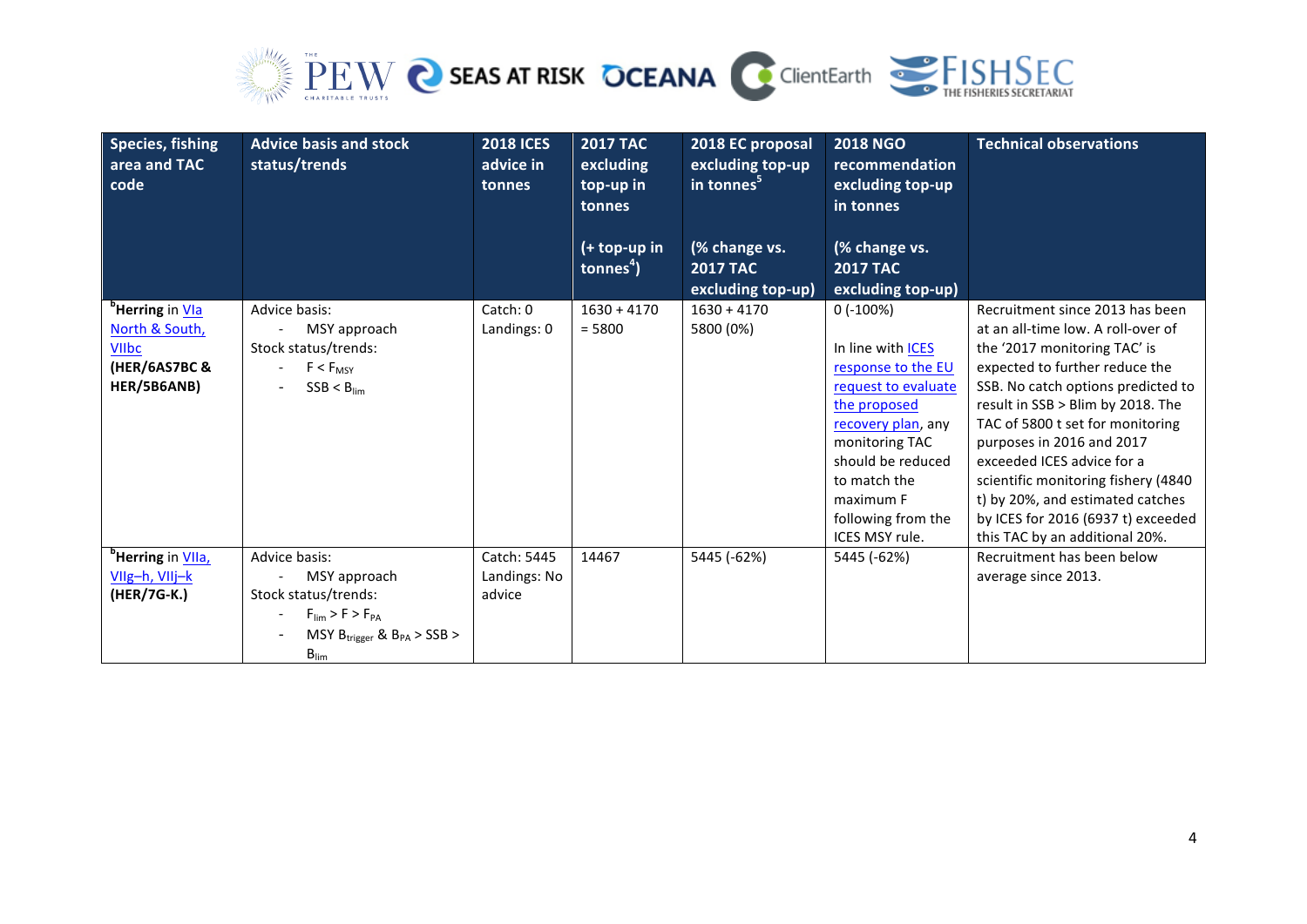

| <b>Species, fishing</b><br>area and TAC<br>code | <b>Advice basis and stock</b><br>status/trends                                                                                         | <b>2018 ICES</b><br>advice in<br>tonnes | <b>2017 TAC</b><br>excluding<br>top-up in<br>tonnes | 2018 EC proposal<br>excluding top-up<br>$\overline{\mathsf{in}}$ tonnes <sup>5</sup> | <b>2018 NGO</b><br>recommendation<br>excluding top-up<br>in tonnes | <b>Technical observations</b>                                                                                                                                                                                               |
|-------------------------------------------------|----------------------------------------------------------------------------------------------------------------------------------------|-----------------------------------------|-----------------------------------------------------|--------------------------------------------------------------------------------------|--------------------------------------------------------------------|-----------------------------------------------------------------------------------------------------------------------------------------------------------------------------------------------------------------------------|
|                                                 |                                                                                                                                        |                                         | (+ top-up in<br>tonnes $4$ )                        | (% change vs.<br><b>2017 TAC</b><br>excluding top-up)                                | (% change vs.<br><b>2017 TAC</b><br>excluding top-up)              |                                                                                                                                                                                                                             |
| *Plaice in VIIh-k<br>(PLE/7HJK)                 | Advice basis:<br><b>Precautionary Approach</b><br>(MSY proxy)<br>Stock status/trends:<br>$F > F_{lim}$ proxy<br>$SSB < B_{lim}$ proxy  | Catch: 0<br>Landings: 0                 | 128                                                 | 0(.100%)                                                                             | 0(.100%)                                                           | Recruitment at low level since<br>2013. Taken in mixed fishery. Area<br>management and increased<br>selectivity to prevent catch of<br>small plaice could improve stock<br>recovery. Landings below TAC in<br>last 2 years. |
| Sole in VIIa<br>(SOL/07A.)                      | Advice basis:<br>MSY approach<br>Stock status/trends:<br>$F < F_{MSY}$<br>$SSB < B_{lim}$                                              | Catch: 0<br>Landings: 0                 | 40                                                  | 40 (0%)                                                                              | $0$ (-100%)                                                        | Recruitment is at low levels.                                                                                                                                                                                               |
| * <sup>a</sup> Sole in VIIbc<br>(SOL/7BC.)      | Advice basis:<br>Precautionary Approach<br>Stock status/trends:<br>No reference points<br>F trend unknown<br>SSB trend unknown         | Catch: 24<br>Landings: 24               | 42                                                  | 42 (0%)                                                                              | 24 (-43%)                                                          | No top-up because catch advice =<br>landings advice.                                                                                                                                                                        |
| * <sup>a</sup> Sole in VIIhjk<br>(SOL/7HJK.)    | Advice basis:<br>Precautionary Approach<br>(MSY proxy)<br>Stock status/trends:<br>$F < F_{MSY}$ proxy<br>$SSB > MSY B_{trigger}$ proxy | Catch: 268<br>Landings:<br>268          | 382                                                 | 382                                                                                  | 268 (-30%)                                                         | No top-up because catch advice =<br>landings advice.                                                                                                                                                                        |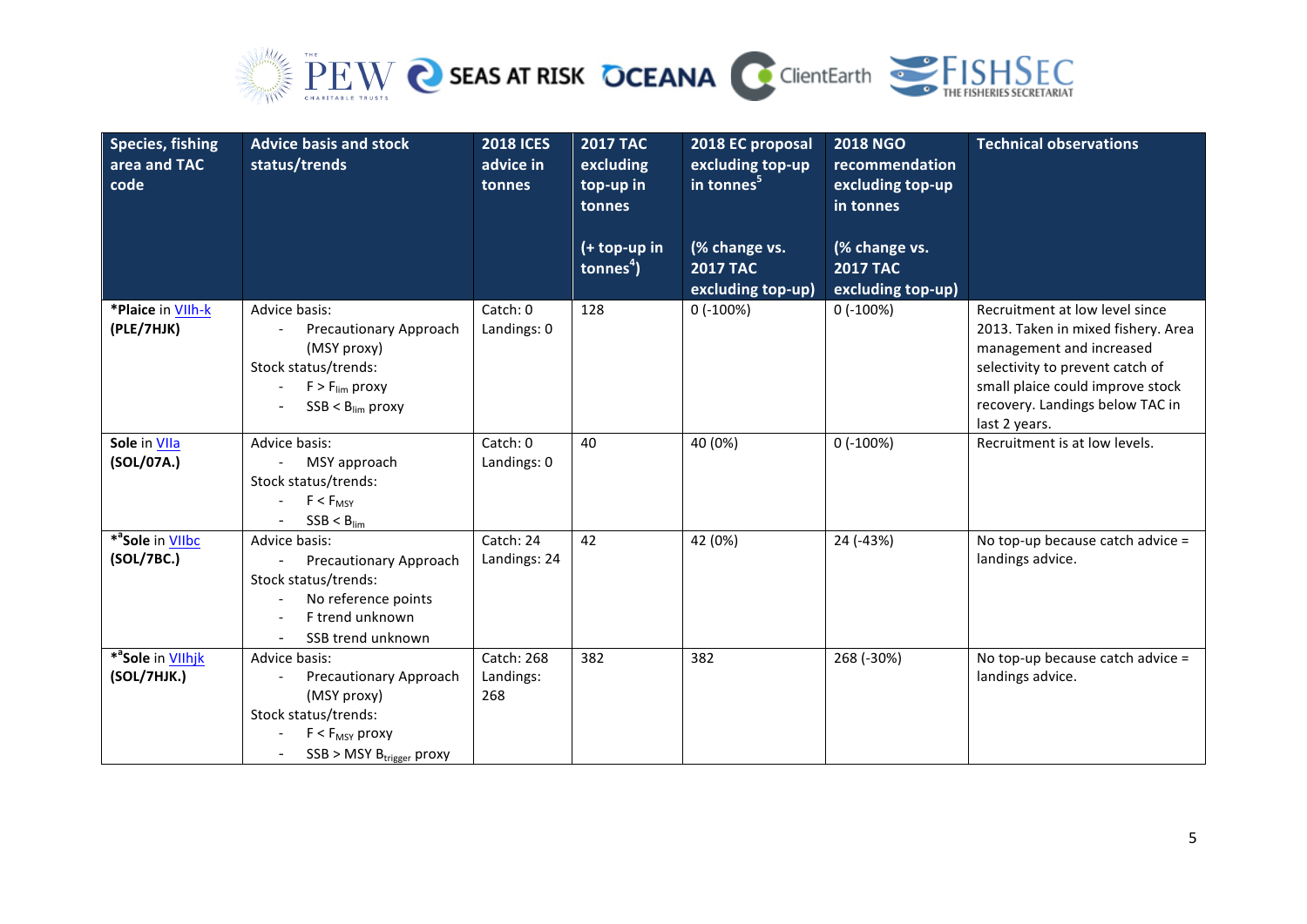

| Species, fishing<br>area and TAC<br>code    | <b>Advice basis and stock</b><br>status/trends                                                                                                 | <b>2018 ICES</b><br>advice in<br>tonnes | <b>2017 TAC</b><br>excluding<br>top-up in<br>tonnes<br>$(+ top-up in$<br>tonnes $4$ ) | 2018 EC proposal<br>excluding top-up<br>in tonnes <sup>5</sup><br>(% change vs.<br><b>2017 TAC</b><br>excluding top-up) | <b>2018 NGO</b><br>recommendation<br>excluding top-up<br>in tonnes<br>(% change vs.<br><b>2017 TAC</b><br>excluding top-up) | <b>Technical observations</b>                                                                                                                                                                                                                                                                                                                                      |
|---------------------------------------------|------------------------------------------------------------------------------------------------------------------------------------------------|-----------------------------------------|---------------------------------------------------------------------------------------|-------------------------------------------------------------------------------------------------------------------------|-----------------------------------------------------------------------------------------------------------------------------|--------------------------------------------------------------------------------------------------------------------------------------------------------------------------------------------------------------------------------------------------------------------------------------------------------------------------------------------------------------------|
|                                             |                                                                                                                                                |                                         |                                                                                       |                                                                                                                         |                                                                                                                             |                                                                                                                                                                                                                                                                                                                                                                    |
| * <sup>b</sup> Sprat in VIIde<br>(SPR/7DE.) | Advice basis:<br>Precautionary Approach<br>Stock status/trends:<br>No reference points<br>Harvest rate increasing<br><b>Biomass decreasing</b> | Catch: 2354<br>Landings:<br>2354        | 4120                                                                                  | 3296 (-20%)                                                                                                             | 2354 (-43%)                                                                                                                 | Extension of the acoustic survey is<br>foreseen for 2017. Official<br>landings far below TAC for years.<br>The Commission's proposal does<br>not follow ICES advice. It appears<br>to apply the 20% reduction to the<br>2017 TAC, rather than applying<br>the uncertainty cap and<br>precautionary buffer to the<br>advised catch for 2017, as advised<br>by ICES. |
| <sup>a</sup> Whiting in Illa<br>(WHG/03A.)  | Advice basis:<br>Precautionary Approach<br>Stock status/trends:<br>No reference points<br>F trend unknown<br>SSB trend unknown                 | Catch: 400<br>Landings:<br>172          | 1050<br>(no top-up<br>specified)                                                      | pm                                                                                                                      | 172                                                                                                                         | Whiting in IIIa are taken as<br>bycatch in demersal fisheries and<br>are mostly discarded. The TAC of<br>1050 t has exceeded ICES catch<br>advice by > 100% since 2013, and<br>actual catches in 2015 and 2016<br>exceeded the agreed TAC.                                                                                                                         |
| *Whiting in VIIa                            | Advice basis:<br>MSY approach<br>Stock status/trends:<br>$F > F_{lim}$<br>$SSB < B_{lim}$                                                      | Catch: 0<br>Landings: 0                 | 80                                                                                    | pm                                                                                                                      | $0$ (-100%)                                                                                                                 | Recruitment has been low since<br>the early 1990s. ICES has been<br>advising 0 catches since the early<br>2000s.                                                                                                                                                                                                                                                   |